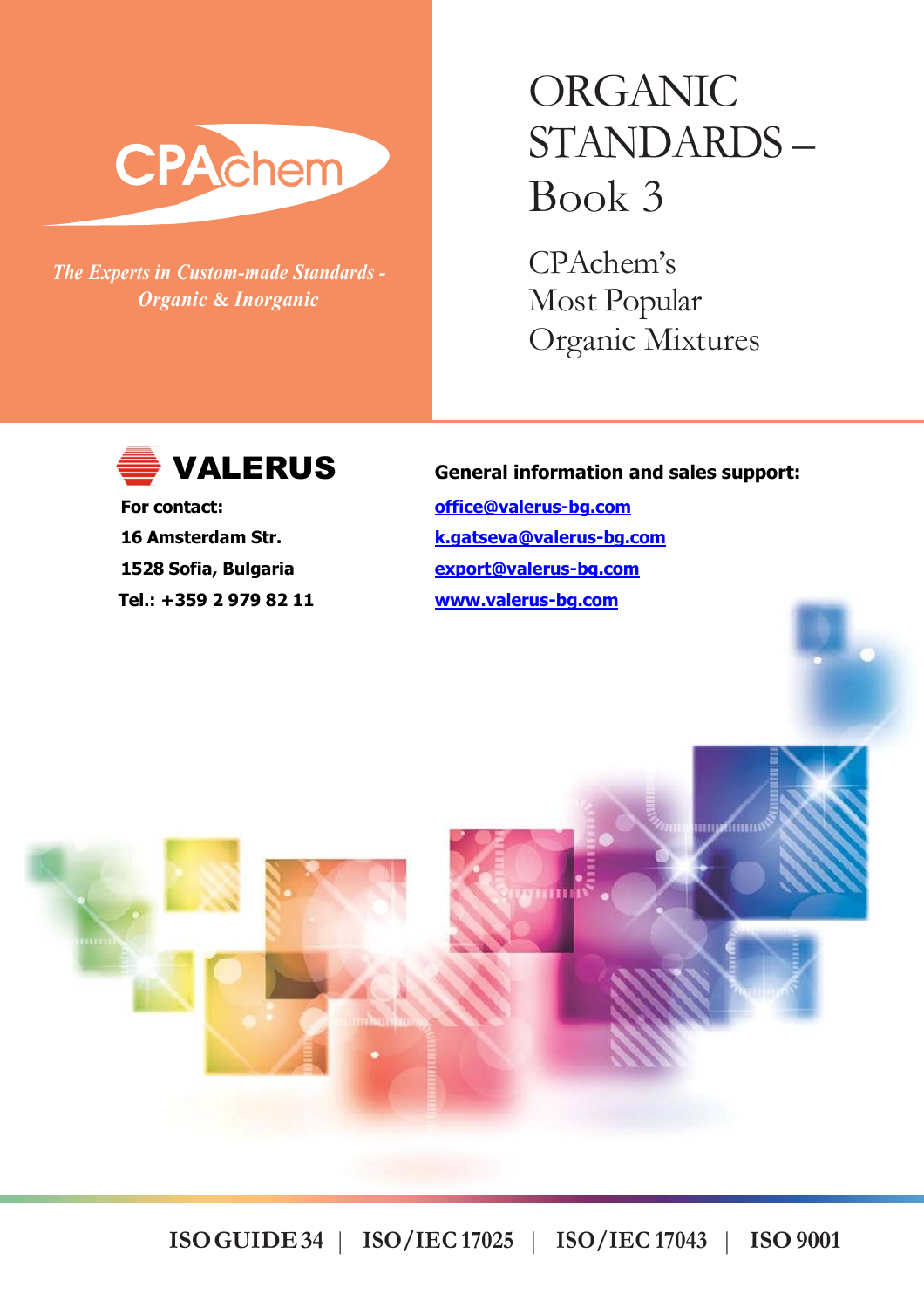# Contents

This catalogue contains only a part of our stock products.

CPAChem's ORGANIC CATALOGUE contains the following four books:

- 1. ORGANICSTANDARDS–Book1-ISO,EuropeanandUSPharmacopoeiamethods, EN Methods and International Regulations
- 2. ORGANIC STANDARDS Book 2 EPA & ASTM Methods
- **3. ORGANIC STANDARDS – Book 3 - CPAchem's Most Popular Organic Mixtures**
- **4.** ORGANIC STANDARDS Book 4 High-Purity Organic & Single-component solutions.

ThiseditioncontainsaselectionofCPAchem'smostpopularorganicmixtures:**Hydrocarbon solutions, PAH Standards, PCB Mixtures, Pesticide Standards, Volatile and Semi-volatile Mixtures**.

The complete list of our thousands of stock products is available on CPAchem's website.



It allows a user-friendly search among thousands of single and multi-component organic stock products.

# Quotation request form

If there isn't a stock product matching your needs, you can make a custom request at: www.cpachem.com/custom/organic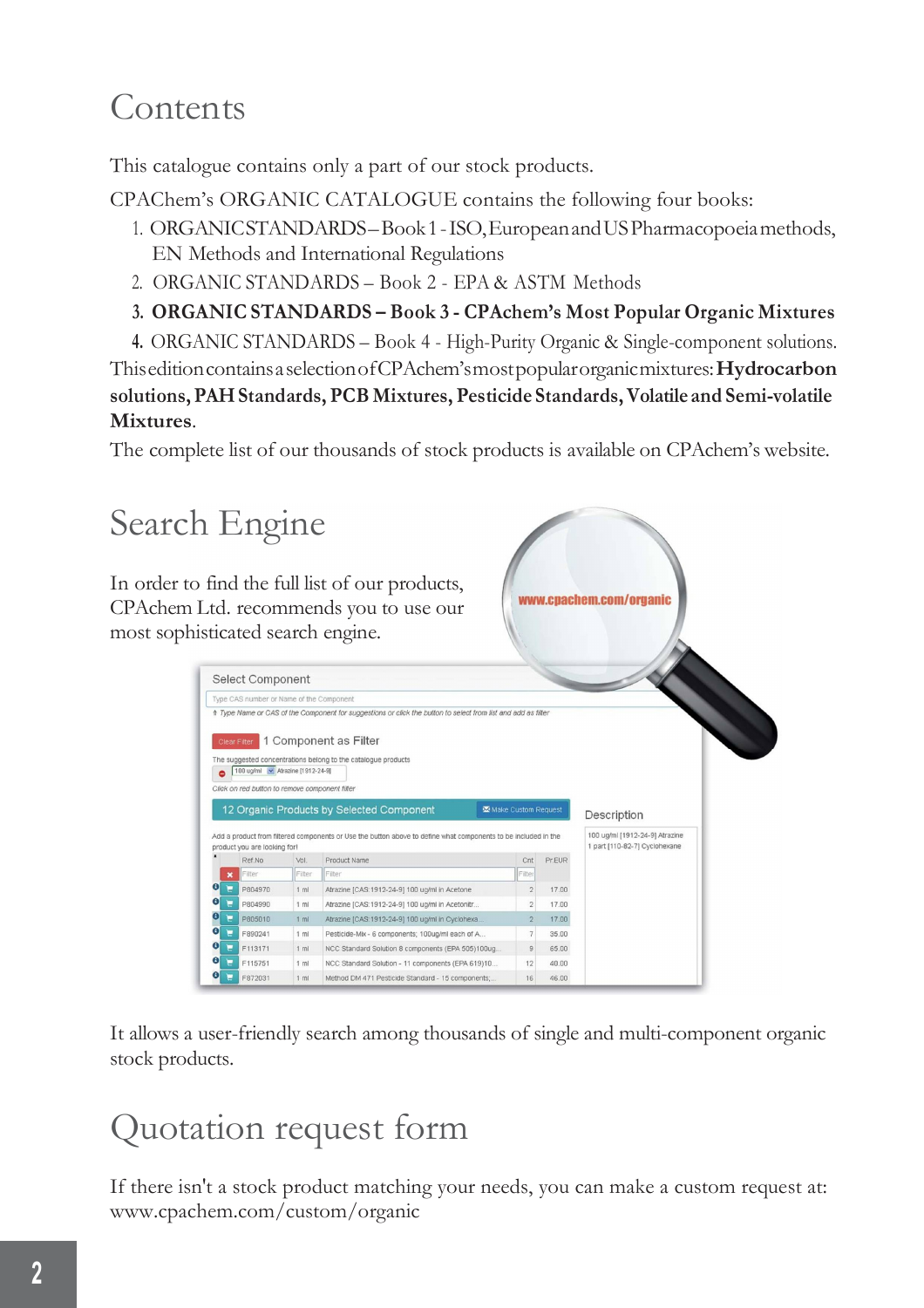# General Information

CPAchem Ltd. is the world leader in Certified Reference Materials production (Custom and Stock) with both ISO Guide 34 and ISO/IEC 17025 accreditations.

# Our scope

### **Organic Certified Reference Materials (CRMs)**

### **Stock and Custom-made solutions and substances for GC/GC-MS, HPLC/HPLC-MS:**

### *Stock solutions*

- Single and Multi-component solutions
- According to ISO, EN, International Regulations, European and US Pharmacopoeia methods,
- ASTM and EPA Methods, etc.
- Contaminant standards

### *Custom-made solutions*

CPAchem Ltd. is a world leader in manufacturing of custom reference solutions, prepared to specific customer requirements.

CPAchem'steamhasgainedenormousexperienceandknowledgeonhowtopreparecustom organic solutions in order to satisfy even the most extraordinary clients' needs.

The lead time - 2 to 5 days. Emergency orders within 24 hours.

Flexibility, saving time, money and efforts.

### *Synthesis*

CPAchem is in the process of completing the range of Polybrominated diphenyl ethers (BDE).

CPAchem has entered the market with more than thousand new organic substances, most of which do not have a CRM substitute.

### **Inorganic Certified Reference Materials (CRMs)**

**Custom-made and Stock Inorganic solutions - AAS, ICP and ICP/MS, Ion Chromatography:**

- Single andMulti-element

- AAS and ICP Modifiers, Buffers and Reagents

- IC Eluent concentrates

### **Volumetric and buffers Certified Reference Materials (CRMs)**

- Custom-made and Stock Volumetric solutions
- Custom-made and Stock pH and conductivity buffers. Primary pH buffers (Harned Cell)

### **Pharmacopoeia products**

Products according to the European, US, British, Indian, Japanese, and International Pharmacopoeias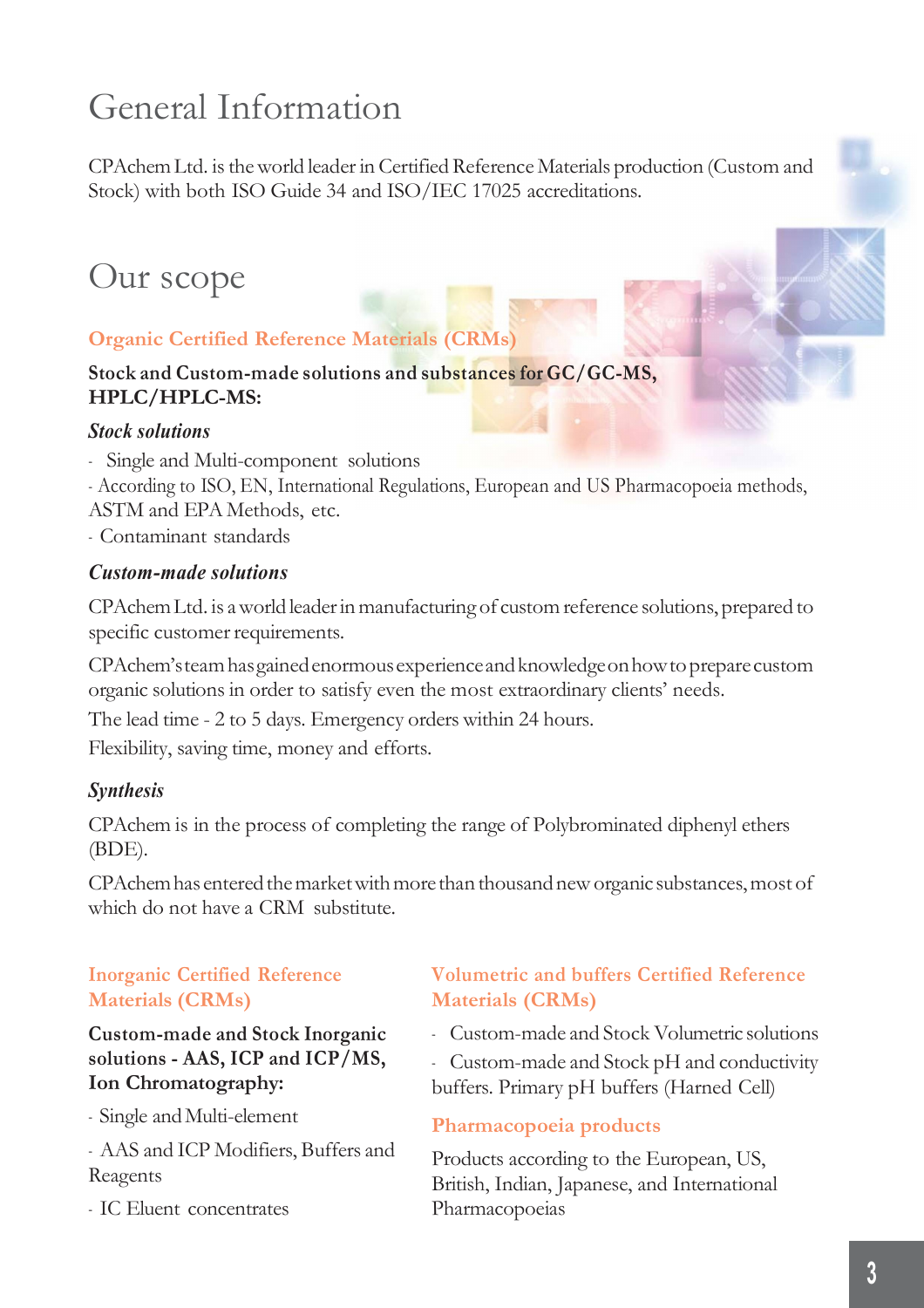# Quality Certification and Accreditation

We are an accredited Certified Reference Materials producer (ISO Guide 34) and an accredited testing laboratory (ISO/IEC 17025) - both accreditations by ANSI-ASQ National Accreditation Board – ANAB.

From the beginning of 2016 CPAchem Ltd. has been accredited as a Proficiency Testing Provider - ISO/IEC 17043:2010.

CPAchem's Quality Management System has been approved by Lloyds Register Quality Assurance to ISO 9001:2008 since 2001.

# CRM Certification

The Certificates of analysis of organic CRM are designed and the certified value(s) and uncertainty(ies) are determined in accordance with ISO Guide 31, ISO Guide 35.

The uncertainties refer to each of the components separately and not to the uncertainty of the mixture.

|                                                                                                                                                                                                     |                                                      | <b>CERTIFIED REFERENCE MATERIAL</b><br><b>Organic Standard Solution</b>                                                                                                                                                                                                                                                                                                                                                                                                                                                                                                                                                                                                                                                                                                                                                                                                                                                                                                                                                                                                                                                                                                                                                                                                                                                                                                                                                                                                                                                                                                                                                                                                                                                                                                                                                                                                                     |                                |                                    |
|-----------------------------------------------------------------------------------------------------------------------------------------------------------------------------------------------------|------------------------------------------------------|---------------------------------------------------------------------------------------------------------------------------------------------------------------------------------------------------------------------------------------------------------------------------------------------------------------------------------------------------------------------------------------------------------------------------------------------------------------------------------------------------------------------------------------------------------------------------------------------------------------------------------------------------------------------------------------------------------------------------------------------------------------------------------------------------------------------------------------------------------------------------------------------------------------------------------------------------------------------------------------------------------------------------------------------------------------------------------------------------------------------------------------------------------------------------------------------------------------------------------------------------------------------------------------------------------------------------------------------------------------------------------------------------------------------------------------------------------------------------------------------------------------------------------------------------------------------------------------------------------------------------------------------------------------------------------------------------------------------------------------------------------------------------------------------------------------------------------------------------------------------------------------------|--------------------------------|------------------------------------|
| This document is designed and the certified value(s) and uncertainty(ses) are determined in accordance with ISO Guide 31 <sup>11</sup> , ISO<br>Guide 35°,snd Eurachem / CITAC Guides <sup>10</sup> |                                                      |                                                                                                                                                                                                                                                                                                                                                                                                                                                                                                                                                                                                                                                                                                                                                                                                                                                                                                                                                                                                                                                                                                                                                                                                                                                                                                                                                                                                                                                                                                                                                                                                                                                                                                                                                                                                                                                                                             |                                |                                    |
|                                                                                                                                                                                                     |                                                      |                                                                                                                                                                                                                                                                                                                                                                                                                                                                                                                                                                                                                                                                                                                                                                                                                                                                                                                                                                                                                                                                                                                                                                                                                                                                                                                                                                                                                                                                                                                                                                                                                                                                                                                                                                                                                                                                                             |                                |                                    |
|                                                                                                                                                                                                     |                                                      |                                                                                                                                                                                                                                                                                                                                                                                                                                                                                                                                                                                                                                                                                                                                                                                                                                                                                                                                                                                                                                                                                                                                                                                                                                                                                                                                                                                                                                                                                                                                                                                                                                                                                                                                                                                                                                                                                             |                                |                                    |
|                                                                                                                                                                                                     |                                                      |                                                                                                                                                                                                                                                                                                                                                                                                                                                                                                                                                                                                                                                                                                                                                                                                                                                                                                                                                                                                                                                                                                                                                                                                                                                                                                                                                                                                                                                                                                                                                                                                                                                                                                                                                                                                                                                                                             | Certification Date: 10.11.2015 | Date of stability last check:      |
|                                                                                                                                                                                                     |                                                      | Batch Number (Barcode): 92238930                                                                                                                                                                                                                                                                                                                                                                                                                                                                                                                                                                                                                                                                                                                                                                                                                                                                                                                                                                                                                                                                                                                                                                                                                                                                                                                                                                                                                                                                                                                                                                                                                                                                                                                                                                                                                                                            |                                |                                    |
| Lot N: C41800                                                                                                                                                                                       |                                                      | Solution of: PAH Standard Solution - 16 components; 2000mg/l each of                                                                                                                                                                                                                                                                                                                                                                                                                                                                                                                                                                                                                                                                                                                                                                                                                                                                                                                                                                                                                                                                                                                                                                                                                                                                                                                                                                                                                                                                                                                                                                                                                                                                                                                                                                                                                        |                                |                                    |
| <b>Description of the Reference</b><br>Material (CRM):                                                                                                                                              | $4^{\circ}$ C                                        | аннами от глит знапава очинил - то китаритель; «ккитари<br>Acenaphthene (CAS:83-32-9) : Acenaphthylene (CAS:208-96-8)<br>Anthracene (CAS:120-12-7) : Benzo(a)anthracene (CAS:56-55-3)<br>Вестг Арцера (CAS:120-12-8) : Велар/Манисопе<br>интелеме (мно. так так т), концентрические (мно. им. 1959-19-2)<br>Велих(а)ругеле (CAS:50-32-8), : Benzo(b)huoranthene<br>Велих(а)л.)регујеле (CAS:59-24-2), : Benzo(k)fluoranthene<br>Великома особинание (Марила от 9), : Penzamin b<br>(CAS:207-08-9) : Chrysene (CAS:218-01-9) : Dibenzo(a,h)anthracene<br>(CAS:53-70-3) : University (CAS:206-44-0) : Fluorence (CAS:86-73-7)<br>[CAS:53-70-3] : Fluoranthene (CAS:206-44-0) : Fluorence (CAS:86-73-7)<br>נוביש באיני אין ביי האייבא באיני און ביי האייבאפיקט ביי און ביי און ביי און ביי און ביי און ביי און ביי און בי<br>אין hotenot (2.5.9.d) (Pass (2.6.193.951)<br>Phenanthrene (2.6.955.01.8) : Pyrene (2.6.9.129.00.0) in Acetonitrie                                                                                                                                                                                                                                                                                                                                                                                                                                                                                                                                                                                                                                                                                                                                                                                                                                                                                                                                                 |                                |                                    |
|                                                                                                                                                                                                     | F128611                                              |                                                                                                                                                                                                                                                                                                                                                                                                                                                                                                                                                                                                                                                                                                                                                                                                                                                                                                                                                                                                                                                                                                                                                                                                                                                                                                                                                                                                                                                                                                                                                                                                                                                                                                                                                                                                                                                                                             |                                |                                    |
| Ref N:                                                                                                                                                                                              |                                                      |                                                                                                                                                                                                                                                                                                                                                                                                                                                                                                                                                                                                                                                                                                                                                                                                                                                                                                                                                                                                                                                                                                                                                                                                                                                                                                                                                                                                                                                                                                                                                                                                                                                                                                                                                                                                                                                                                             | CAS No.                        | Certified Value /<br>Uncertainty   |
|                                                                                                                                                                                                     | Component                                            | Chem. Formula                                                                                                                                                                                                                                                                                                                                                                                                                                                                                                                                                                                                                                                                                                                                                                                                                                                                                                                                                                                                                                                                                                                                                                                                                                                                                                                                                                                                                                                                                                                                                                                                                                                                                                                                                                                                                                                                               |                                | $(mq/l)^*$                         |
| Certified value/                                                                                                                                                                                    |                                                      |                                                                                                                                                                                                                                                                                                                                                                                                                                                                                                                                                                                                                                                                                                                                                                                                                                                                                                                                                                                                                                                                                                                                                                                                                                                                                                                                                                                                                                                                                                                                                                                                                                                                                                                                                                                                                                                                                             |                                |                                    |
| Uncertainty:                                                                                                                                                                                        |                                                      |                                                                                                                                                                                                                                                                                                                                                                                                                                                                                                                                                                                                                                                                                                                                                                                                                                                                                                                                                                                                                                                                                                                                                                                                                                                                                                                                                                                                                                                                                                                                                                                                                                                                                                                                                                                                                                                                                             | 83-32-9                        | 1995 0 ± 27.9<br>$2002.9 \pm 26.0$ |
|                                                                                                                                                                                                     |                                                      | $C$ <sub>r</sub> $Hii$                                                                                                                                                                                                                                                                                                                                                                                                                                                                                                                                                                                                                                                                                                                                                                                                                                                                                                                                                                                                                                                                                                                                                                                                                                                                                                                                                                                                                                                                                                                                                                                                                                                                                                                                                                                                                                                                      | 208-96-8<br>120-12-7           | 1995.0 ± 27.9                      |
|                                                                                                                                                                                                     | Acenaphthene<br>Acenaphthylene                       | C <sub>1</sub> Ha<br>$C_2H_0$                                                                                                                                                                                                                                                                                                                                                                                                                                                                                                                                                                                                                                                                                                                                                                                                                                                                                                                                                                                                                                                                                                                                                                                                                                                                                                                                                                                                                                                                                                                                                                                                                                                                                                                                                                                                                                                               | 56-55-3                        | 1986.6 ± 26.1<br>200391268         |
|                                                                                                                                                                                                     | Anthracene                                           | CuHu<br>CuHu                                                                                                                                                                                                                                                                                                                                                                                                                                                                                                                                                                                                                                                                                                                                                                                                                                                                                                                                                                                                                                                                                                                                                                                                                                                                                                                                                                                                                                                                                                                                                                                                                                                                                                                                                                                                                                                                                | $50 - 32 - 8$<br>205-99-2      | 1989.0 ± 26.7                      |
|                                                                                                                                                                                                     | Benzo(a)anthracene                                   | Callis                                                                                                                                                                                                                                                                                                                                                                                                                                                                                                                                                                                                                                                                                                                                                                                                                                                                                                                                                                                                                                                                                                                                                                                                                                                                                                                                                                                                                                                                                                                                                                                                                                                                                                                                                                                                                                                                                      | 191-24-2                       | 1997.9 ± 27.9                      |
|                                                                                                                                                                                                     | Benzo(a)pyrene<br>Benzo(b)fluoranthene               | $C_2H_1$                                                                                                                                                                                                                                                                                                                                                                                                                                                                                                                                                                                                                                                                                                                                                                                                                                                                                                                                                                                                                                                                                                                                                                                                                                                                                                                                                                                                                                                                                                                                                                                                                                                                                                                                                                                                                                                                                    | 207-08-9                       | 2000.9 ± 26.3<br>$2007.6 \pm 33.0$ |
|                                                                                                                                                                                                     | Benzo(g.h.i)perylene                                 | C <sub>2</sub> H <sub>12</sub>                                                                                                                                                                                                                                                                                                                                                                                                                                                                                                                                                                                                                                                                                                                                                                                                                                                                                                                                                                                                                                                                                                                                                                                                                                                                                                                                                                                                                                                                                                                                                                                                                                                                                                                                                                                                                                                              | 218-01-9<br>63-70-3            | 2007.7 ± 28.0                      |
|                                                                                                                                                                                                     | Benzo(k)fluoranthene                                 | $C_1H_2$                                                                                                                                                                                                                                                                                                                                                                                                                                                                                                                                                                                                                                                                                                                                                                                                                                                                                                                                                                                                                                                                                                                                                                                                                                                                                                                                                                                                                                                                                                                                                                                                                                                                                                                                                                                                                                                                                    | 206440                         | 1989.0 ± 27.8                      |
|                                                                                                                                                                                                     | Chrysene<br>Dibenzo(a,h)anthracene                   | CzHia<br>C <sub>2</sub> H <sub>31</sub>                                                                                                                                                                                                                                                                                                                                                                                                                                                                                                                                                                                                                                                                                                                                                                                                                                                                                                                                                                                                                                                                                                                                                                                                                                                                                                                                                                                                                                                                                                                                                                                                                                                                                                                                                                                                                                                     | 86-73-7                        | 1998.8 ± 26.3<br>2009.5 ± 26.7     |
|                                                                                                                                                                                                     | Fluoranthene                                         | $C_1H_{10}$                                                                                                                                                                                                                                                                                                                                                                                                                                                                                                                                                                                                                                                                                                                                                                                                                                                                                                                                                                                                                                                                                                                                                                                                                                                                                                                                                                                                                                                                                                                                                                                                                                                                                                                                                                                                                                                                                 | 193-39-5                       | $2018.9 \pm 26.5$                  |
|                                                                                                                                                                                                     | Eluceano                                             | $C_2H_1$<br>C <sub>1</sub> H <sub>0</sub>                                                                                                                                                                                                                                                                                                                                                                                                                                                                                                                                                                                                                                                                                                                                                                                                                                                                                                                                                                                                                                                                                                                                                                                                                                                                                                                                                                                                                                                                                                                                                                                                                                                                                                                                                                                                                                                   | $91-20-3$<br>85-01-8           | $2001.6 \pm 26.3$                  |
|                                                                                                                                                                                                     | Indeno(1,2,3-c,d)pyrene<br>Naphthalene               | $C_1H_2$                                                                                                                                                                                                                                                                                                                                                                                                                                                                                                                                                                                                                                                                                                                                                                                                                                                                                                                                                                                                                                                                                                                                                                                                                                                                                                                                                                                                                                                                                                                                                                                                                                                                                                                                                                                                                                                                                    | 129-00-0                       | 2002.5 ± 27.9                      |
|                                                                                                                                                                                                     | Phenanthrene                                         | CuHva                                                                                                                                                                                                                                                                                                                                                                                                                                                                                                                                                                                                                                                                                                                                                                                                                                                                                                                                                                                                                                                                                                                                                                                                                                                                                                                                                                                                                                                                                                                                                                                                                                                                                                                                                                                                                                                                                       |                                |                                    |
|                                                                                                                                                                                                     | Concept of Certification and traceability statement: |                                                                                                                                                                                                                                                                                                                                                                                                                                                                                                                                                                                                                                                                                                                                                                                                                                                                                                                                                                                                                                                                                                                                                                                                                                                                                                                                                                                                                                                                                                                                                                                                                                                                                                                                                                                                                                                                                             |                                |                                    |
|                                                                                                                                                                                                     |                                                      |                                                                                                                                                                                                                                                                                                                                                                                                                                                                                                                                                                                                                                                                                                                                                                                                                                                                                                                                                                                                                                                                                                                                                                                                                                                                                                                                                                                                                                                                                                                                                                                                                                                                                                                                                                                                                                                                                             |                                |                                    |
|                                                                                                                                                                                                     |                                                      | ouncept of construction and statements successive.<br>This certified reference material is produced by gravimetric measurement and dissolving the individual                                                                                                                                                                                                                                                                                                                                                                                                                                                                                                                                                                                                                                                                                                                                                                                                                                                                                                                                                                                                                                                                                                                                                                                                                                                                                                                                                                                                                                                                                                                                                                                                                                                                                                                                |                                |                                    |
| substances in Acetonitrile.                                                                                                                                                                         |                                                      |                                                                                                                                                                                                                                                                                                                                                                                                                                                                                                                                                                                                                                                                                                                                                                                                                                                                                                                                                                                                                                                                                                                                                                                                                                                                                                                                                                                                                                                                                                                                                                                                                                                                                                                                                                                                                                                                                             |                                |                                    |
| Method of certification:                                                                                                                                                                            |                                                      | CRM's calibration procedure (WQP 5.15.1/2)<br>The center when it is the center of the state of and confirmed experimentally by GCMS.<br>The centrified value was obtained gravimetrically and confirmed experimentally by GCMS                                                                                                                                                                                                                                                                                                                                                                                                                                                                                                                                                                                                                                                                                                                                                                                                                                                                                                                                                                                                                                                                                                                                                                                                                                                                                                                                                                                                                                                                                                                                                                                                                                                              |                                |                                    |
|                                                                                                                                                                                                     |                                                      |                                                                                                                                                                                                                                                                                                                                                                                                                                                                                                                                                                                                                                                                                                                                                                                                                                                                                                                                                                                                                                                                                                                                                                                                                                                                                                                                                                                                                                                                                                                                                                                                                                                                                                                                                                                                                                                                                             |                                |                                    |
| SI (DKD) and are daily checked.                                                                                                                                                                     | laboratories/produceres and traceable to SI.         | The reported expanded uncertainty of measurement is stated as the standard uncertainty of measurement<br>the reported stylenood anontializy of inserantement is suited as the element uncertainty of coverage probability<br>multiplied by the coverage factor k = 2, which for a normal distribution corresponds to a coverage probabilit<br>risemples by the screening neural is - a, which are a receive when entrol screening of the property interesting<br>of poproximately 95%. The standard uncertainty of measurement has been determined in accordance with<br>C 8.4mg a<br>LA 4/02 and incorporates the uncertainties of the raw-material purity, the mass and the volume.<br>Property of the result of a measurement whereby it can be related to stated references, usually national or<br>, saperty or each seam or a monitorium in with exp is vari the telescont to started renarethous, usually hastomator or<br>International standards, trough an unbroken chain of comparisons all having stated uncertainties (ISO V<br>continuous and home as well as a summer to the continuous as intensity support the certified and discolving the certified reference itself and discolving the certified reference in the certified reference instead through p<br>incurrencement results are entreasing to St. All analytical balances used for the preparation of the solution<br>The measurement results are traceable to St. All analytical balances used for the preparation of the solution<br>ייר והשפטעיפה ושפות ופשטוש שיש עם השפטשוט זט שו. הם פרושוטיבים שספטמטט טוסט זטר וויז ביוקר משפט של השפטמט אויס<br>The calibritied yearly under an in-house procedure with class E1 and class E2 analytical weights, traceable to<br>under minimum preserve to about.<br>The results from temperature measurement are traceable to SI. The thermometers used for solution's |                                |                                    |
|                                                                                                                                                                                                     |                                                      | CPAchem Ltd is accredited to ISO Guide 24 and ISO/IEC 17025                                                                                                                                                                                                                                                                                                                                                                                                                                                                                                                                                                                                                                                                                                                                                                                                                                                                                                                                                                                                                                                                                                                                                                                                                                                                                                                                                                                                                                                                                                                                                                                                                                                                                                                                                                                                                                 |                                |                                    |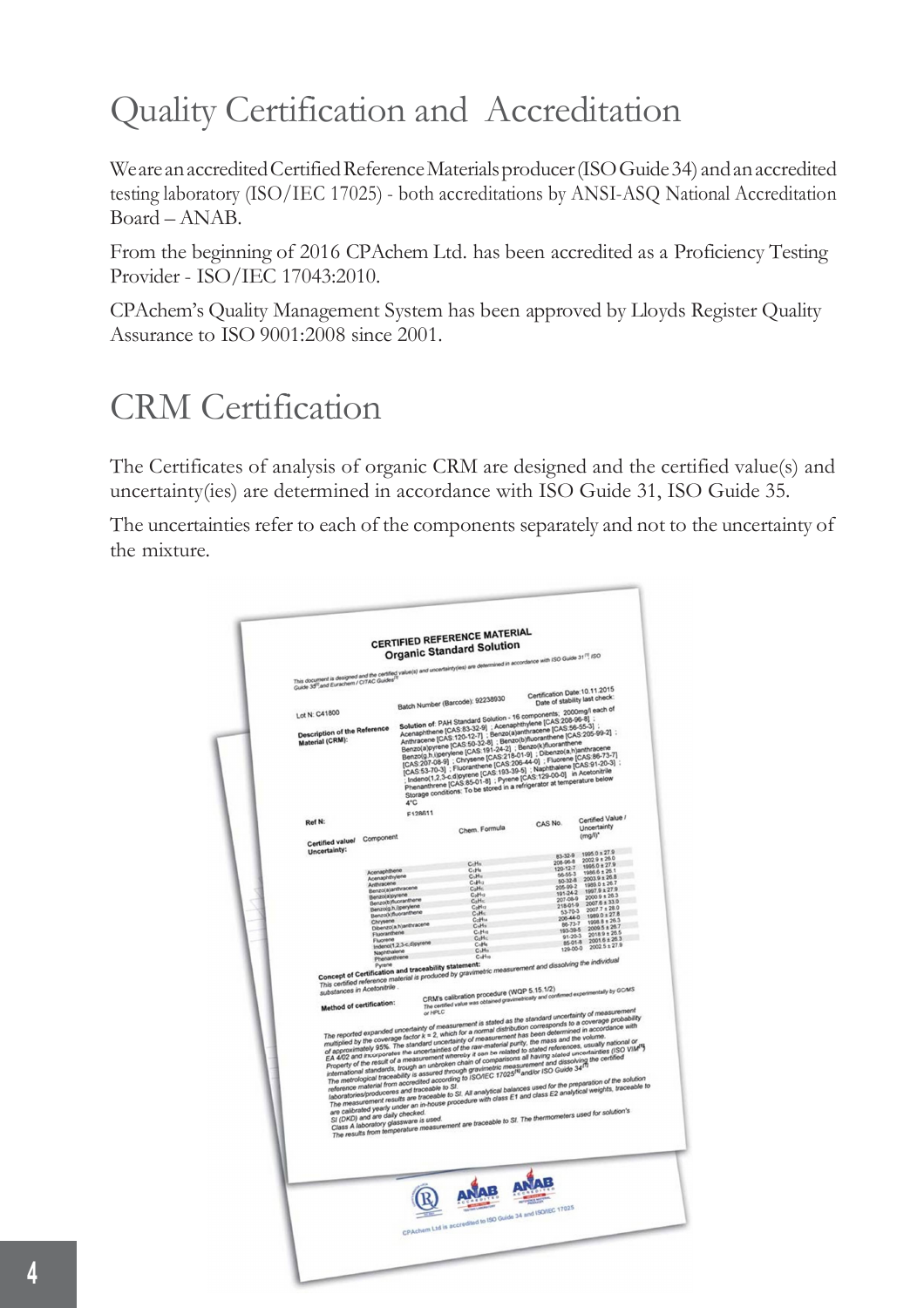# **Hydrocarbon solutions**

|                     |               | <b>Hydrocarbons Standard Solution - 31 components</b> |                        |                          |                      |
|---------------------|---------------|-------------------------------------------------------|------------------------|--------------------------|----------------------|
| n-Decane (C10)      | CAS:124-18-5  | n-Docosane (C22)                                      | CAS:629-97-0           | n-Tritriacontane (C33)   | CAS:630-05-7         |
| n-Undecane (C11)    | CAS:1120-21-4 | n-Tricosane (C23)                                     | CAS: 638-67-5          | n-Octadecane (C18)       | CAS: 593-45-3        |
| n-Dodecane (C12)    | CAS:112-40-3  | n-Tetracosane (C24)                                   | CAS:646-31-1           | n-Tetratriacontane (C34) | CAS:14167-59-0       |
| n-Tridecane (C13)   | CAS:629-50-5  | n-Pentacosane (C25)                                   | CAS:629-99-2           | n-Pentatriacontane (C35) | CAS:630-07-9         |
| n-Tetradecane (C14) | CAS:629-59-4  | n-Hexacosane (C26)                                    | CAS:630-01-3           | n-Heptatriacontane (C37) | CAS:7194-84-5        |
| n-Pentadecane (C15) | CAS:629-62-9  | n-Octacosane (C28)                                    | CAS:630-02-4           | n-Nonatriacontane (C39)  | CAS: 7194-86-7       |
| n-Hexadecane (C16)  | CAS:544-76-3  | n-Nonacosane (C29)                                    | CAS: 630-03-5          | n-Hexatriacontane (C36)  | CAS:630-06-8         |
| n-Heptadecane (C17) | CAS:629-78-7  | n-Triacontane (C30)                                   | CAS:638-68-6           | n-Octatriacontane (C38)  | CAS: 7194-85-6       |
| n-Nonadecane (C19)  | CAS:629-92-5  | n-Hentriacontane (C31)                                | CAS:630-04-6           | n-Tetracontane (C40)     | CAS: 4181-95-7       |
| n-Eicosane (C20)    | CAS:112-95-8  | n-Dotriacontane (C32)                                 | CAS: 544-85-4          |                          |                      |
| n-Heneicosane (C21) | CAS:629-94-7  | n-Heptacosane (C27)                                   | CAS: 593-49-7          |                          |                      |
| Solvent: n-Hexane   | Volume:       | ampoule 1 ml                                          | Concentration (ug/ml): | 100                      | <b>Ref.: F112231</b> |

# **PAH Standards**

|                          | <b>PAH Mixture - 22 components</b> |                             |                        |                        |                      |
|--------------------------|------------------------------------|-----------------------------|------------------------|------------------------|----------------------|
| Naphthalene              | CAS:91-20-3                        | Benzo(a)anthracene          | CAS: 56-55-3           | Benzo(g,h,i)perylene   | CAS: 191-24-2        |
| Acenaphthylene           | CAS:208-96-8                       | Chrysene                    | CAS: 218-01-9          | Dibenzo(a,h)anthracene | CAS:53-70-3          |
| Acenaphthene             | CAS:83-32-9                        | Benzo(b)fluoranthene        | CAS: 205-99-2          | Dibenzo(a,i)pyrene     | CAS:189-55-9         |
| Fluorene                 | CAS:86-73-7                        | Benzo(k)fluoranthene        | CAS: 207-08-9          | Dibenzo(a,l)pyrene     | CAS:191-30-0         |
| Phenanthrene             | CAS:85-01-8                        | Benzo(a)pyrene              | CAS: 50-32-8           | Dibenzo(a,e)pyrene     | CAS:192-65-4         |
| Anthracene               | CAS:120-12-7                       | Benzo(e)pyrene              | CAS: 192-97-2          | Dibenzo(a,h)pyrene     | CAS:189-64-0         |
| Fluoranthene             | CAS:206-44-0                       | Pervlene                    | CAS: 198-55-0          |                        |                      |
| Pyrene                   | CAS:129-00-0                       | Indeno $(1,2,3-c,d)$ pyrene | CAS: 193-39-5          |                        |                      |
| Solvent: Dichloromethane | Volume:                            | ampoule 1 ml                | Concentration (ug/ml): | 200                    | <b>Ref.: F872131</b> |

| <b>PAH Standard Solution - 16 components</b>                                                                                              |                                                                                                          |                                                                                                                                 |                                                                                                            |                                                                                                   |                                                                    |
|-------------------------------------------------------------------------------------------------------------------------------------------|----------------------------------------------------------------------------------------------------------|---------------------------------------------------------------------------------------------------------------------------------|------------------------------------------------------------------------------------------------------------|---------------------------------------------------------------------------------------------------|--------------------------------------------------------------------|
| Acenaphthene D10<br>Acenaphthylene D8<br>Anthracene D10<br>Benzo(a)anthracene D12<br>Benzo(b)Fluoranthene D12<br>Benzo(k)Fluoranthene D12 | CAS:15067-26-2<br>CAS: 93951-97-4<br>CAS:1719-06-8<br>CAS:1718-53-2<br>CAS: 93951-98-5<br>CAS:93952-01-3 | Benzo(g,h,i)perylene D12<br>Benzo(a)pyrene D12<br>Chrysene D12<br>Dibenz(a,h)anthracene D14<br>Fluoranthene D10<br>Fluorene D10 | CAS: 93951-66-7<br>CAS:63466-71-7<br>CAS: 1719-03-5<br>CAS: 13250-98-1<br>CAS:93951-69-0<br>CAS:81103-79-9 | Indeno $(1,2,3-c,d)$ pyrene $D12$<br>Naphthalene D8<br>Phenanthrene D10<br>Pyrene D <sub>10</sub> | CAS:203578-33-0<br>CAS:1146-65-2<br>CAS:1517-22-2<br>CAS:1718-52-1 |
| Solvent: Cyclohexane                                                                                                                      |                                                                                                          | Volume: ampoule 1 ml                                                                                                            | Concentration (ug/ml).                                                                                     | 100                                                                                               | <b>Ref.: F112491</b>                                               |

| <b>PAH Standard Solution - 18 components</b>                                                                      |                                                                                              |                                                                                                                         |                                                                                                 |                                                                                                      |                                                                                         |  |  |
|-------------------------------------------------------------------------------------------------------------------|----------------------------------------------------------------------------------------------|-------------------------------------------------------------------------------------------------------------------------|-------------------------------------------------------------------------------------------------|------------------------------------------------------------------------------------------------------|-----------------------------------------------------------------------------------------|--|--|
| Anthracene<br>Pyrene<br>Benzo(g,h,i)perylene<br>$Indeno(1,2,3-c,d)pyrene$<br>Benzo(b)fluoranthene<br>Fluoranthene | CAS:120-12-7<br>CAS:129-00-0<br>CAS:191-24-2<br>CAS:193-39-5<br>CAS:205-99-2<br>CAS:206-44-0 | Benzo(k)fluoranthene<br>Acenaphthylene<br>Chrysene<br>2-Methyl-Fluoranthene<br>Benzo(a)pyrene<br>Dibenzo(a,h)anthracene | CAS:207-08-9<br>CAS: 208-96-8<br>CAS:218-01-9<br>CAS: 33543-31-6<br>CAS: 50-32-8<br>CAS:53-70-3 | Benzo(a)anthracene<br>Acenaphthene<br>Phenanthrene<br>Fluorene<br>Naphthalene<br>2-Methylnaphthalene | CAS:56-55-3<br>CAS:83-32-9<br>CAS:85-01-8<br>CAS:86-73-7<br>CAS:91-20-3<br>CAS: 91-57-6 |  |  |
| Solvent: Methanol                                                                                                 | Volume:                                                                                      | ampoule 1 ml                                                                                                            | Concentration (ug/ml):                                                                          | 100                                                                                                  | Ref: F112201                                                                            |  |  |

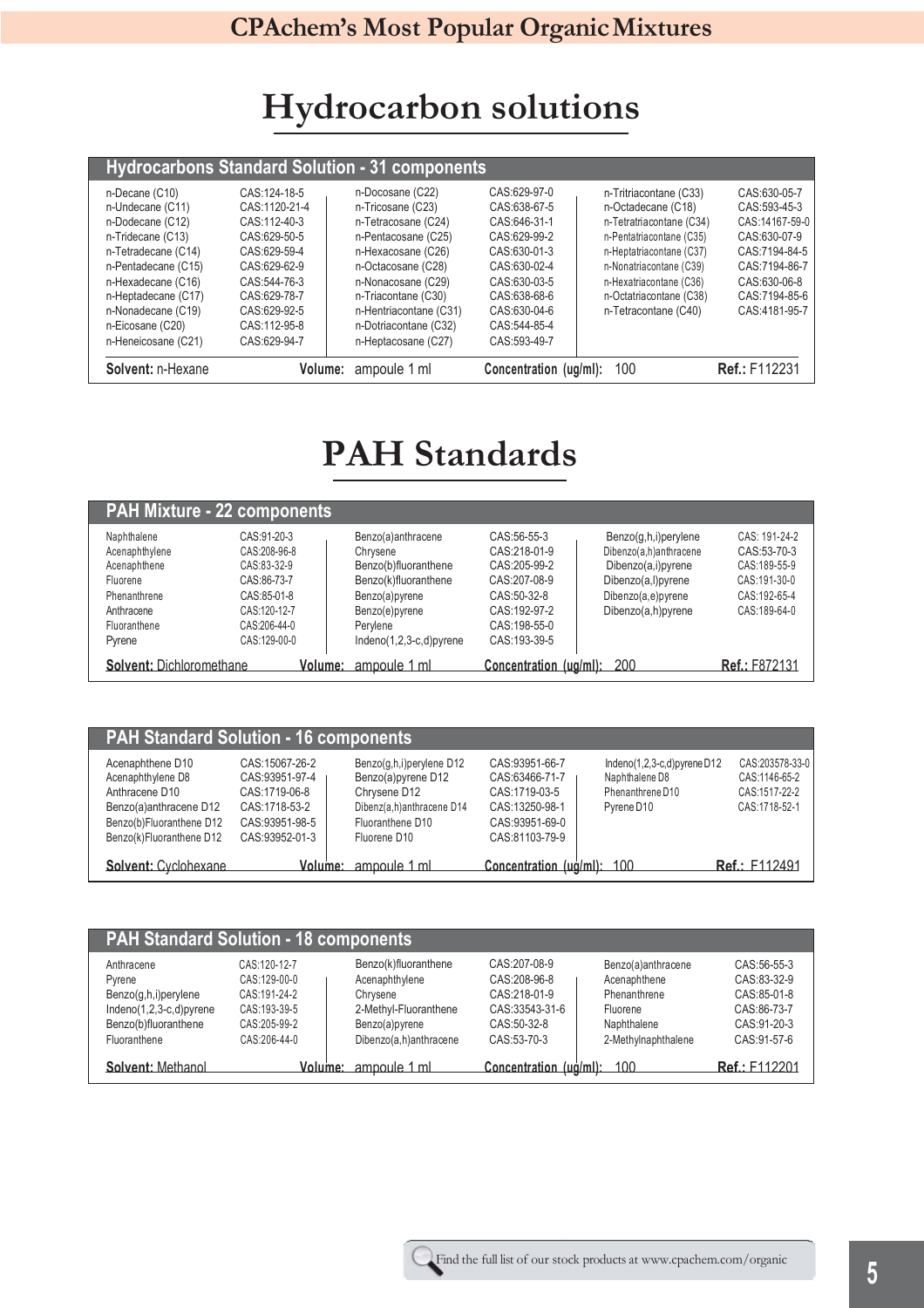| Solvent: Acetonitrile |              | Volume: ampoule 1 ml   | Concentration (ug/ml): 2000 |                           | <b>Ref.: F128611</b> |
|-----------------------|--------------|------------------------|-----------------------------|---------------------------|----------------------|
| Benzo(k)fluoranthene  | CAS:207-08-9 | Fluorene               | CAS:86-73-7                 |                           |                      |
| Benzo(b)fluoranthene  | CAS:205-99-2 | Fluoranthene           | CAS:206-44-0                |                           |                      |
| Benzo(a)anthracene    | CAS:56-55-3  | Dibenzo(a,h)anthracene | CAS:53-70-3                 | Pyrene                    | CAS:129-00-0         |
| Anthracene            | CAS:120-12-7 | Chrysene               | CAS:218-01-9                | Phenanthrene              | CAS:85-01-8          |
| Acenaphthylene        | CAS:208-96-8 | Benzo(a)pyrene         | CAS:50-32-8                 | Naphthalene               | CAS: 91-20-3         |
| Acenaphthene          | CAS:83-32-9  | Benzo(g,h,i)perylene   | CAS:191-24-2                | $Indeno(1,2,3-c,d)pyrene$ | CAS:193-39-5         |

# **PCB Mixtures**

| <b>ISS PCB Mixture - 18 components</b>                                                                                                                                                                                                                                                                 |                                                                                                                                                                                                                                                                                                                     |                           |                                                                                                                                                                                                                                                                     |                                                                                        |
|--------------------------------------------------------------------------------------------------------------------------------------------------------------------------------------------------------------------------------------------------------------------------------------------------------|---------------------------------------------------------------------------------------------------------------------------------------------------------------------------------------------------------------------------------------------------------------------------------------------------------------------|---------------------------|---------------------------------------------------------------------------------------------------------------------------------------------------------------------------------------------------------------------------------------------------------------------|----------------------------------------------------------------------------------------|
| 2,4,4'-Trichlorobiphenyl<br>CAS:7012-37-5<br>2.2',5,5'-Tetrachlorobiphenyl<br>CAS:35693-99-3<br>2.2', 3.5', 6-Pentachlorobiphenyl CAS: 38379-99-6<br>2.2',4,4',5-Pentachlorobipheny CAS:38380-01-7<br>2,2',4,5,5'-Pentachlorobiphenyl CAS:37680-73-2<br>2,3,3',4,4'-Pentachlorobiphenyl CAS:32598-14-4 | 2,3,3',4',6-Pentachlorobiphenyl CAS:38380-03-9<br>2.3',4,4',5-Pentachlorobiphenyl CAS:31508-00-6<br>2.2, 3.4.4, 5'-Hexachlorobiphenyl CAS: 35065-28-2<br>2.2', 3.4', 5.5'-Hexachlorobiphenyl CAS: 51908-16-8<br>2,2',3,4',5',6-Hexachlorobiphenyl CAS:38380-04-0<br>2,2',3,5,5',6-Hexachlorobiphenyl CAS:52663-63-5 |                           | 2.2',4,4',5,5'-Hexachlorobiphenyl<br>2.2', 3.3', 4.4', 5-Heptachlorobiphenyl<br>2,2',3,3',4',5,6-Heptachlorobiphenyl<br>2.2', 3.4.4', 5.5'-Heptachlorobiphenyl<br>$2,2',3,4,4',5',6$ -Heptachlorobipheny<br>2.2', 3.4', 5.5', 6-Heptachlorobiphenyl CAS: 52663-68-0 | CAS:35065-27-1<br>CAS:35065-30-6<br>CAS:52663-70-4<br>CAS:35065-29-3<br>CAS:52663-69-1 |
| Solvent: Iso-octane                                                                                                                                                                                                                                                                                    | Volume: ampoule 1 ml                                                                                                                                                                                                                                                                                                | Concentration (ug/ml): 10 |                                                                                                                                                                                                                                                                     | <b>Ref.: F127881</b>                                                                   |

| <b>PCBs Standard Solution - 12 components</b> |                 |                      |                        |                |                      |
|-----------------------------------------------|-----------------|----------------------|------------------------|----------------|----------------------|
| <b>PCB 77</b>                                 | CAS: 32598-13-3 | <b>PCB 118</b>       | CAS:31508-00-6         | <b>PCB 157</b> | CAS:69782-90-7       |
| <b>PCB 81</b>                                 | CAS:70362-50-4  | <b>PCB 123</b>       | CAS:65510-44-3         | <b>PCB 167</b> | CAS:52663-72-6       |
| <b>PCB 105</b>                                | CAS:32598-14-4  | <b>PCB 126</b>       | CAS:57465-28-8         | <b>PCB 169</b> | CAS:32774-16-6       |
| <b>PCB 114</b>                                | CAS:74472-37-0  | <b>PCB 156</b>       | CAS:38380-08-4         | <b>PCB 189</b> | CAS:39635-31-9       |
| Solvent: Iso-octane                           |                 | Volume: ampoule 1 ml | Concentration (ug/ml): | 10             | <b>Ref.: F127871</b> |

|  |  | <b>WHO/ISS PCB Mixture - 32 components</b> |
|--|--|--------------------------------------------|
|--|--|--------------------------------------------|

| Solvent: Iso-octane                            |                 | Volume: ampoule 1 ml                                | Concentration (ug/ml): | 10                                      | <b>Ref.: F127891</b> |
|------------------------------------------------|-----------------|-----------------------------------------------------|------------------------|-----------------------------------------|----------------------|
| 2.3.3',4.4'-Pentachlorobiphenyl CAS:32598-14-4 |                 | 2,2',4,4',5,5'-Hexachlorobiphenyl CAS:35065-27-1    |                        |                                         |                      |
| 2,2',4,5,5'-Pentachlorobiphenyl                | CAS:37680-73-2  | 2,2',3,5,5',6-Hexachlorobiphenyl CAS:52663-63-5     |                        | 2,3,3',4,4',5,5'-Heptachlorobiphenyl    | CAS:39635-31-9       |
| 2,2',4,4',5-Pentachlorobipheny                 | CAS:38380-01-7  | 2,2',3,4',5',6-Hexachlorobiphenyl CAS:38380-04-0    |                        | $2,2',3,4',5,5',6$ -Heptachlorobiphenyl | CAS:52663-68-0       |
| 2.2', 3.5', 6-Pentachlorobiphenyl              | CAS:38379-99-6  | 2,2',3,4',5,5'-Hexachlorobiphenyl CAS:51908-16-8    |                        | 2.2', 3.4.4', 5', 6-Heptachlorobipheny  | CAS:52663-69-1       |
| 3.4.4',5-Tetrachlorobiphenyl                   | CAS:70362-50-4  | 2,2',3,4,4',5'-Hexachlorobiphenyl CAS:35065-28-2    |                        | 2,2',3,4,4',5,5'-Heptachlorobiphenyl    | CAS:35065-29-3       |
| 3.3',4,4'-Tetrachlorobiphenyl                  | CAS: 32598-13-3 | 2.2', 3.3', 4.4'-Hexachlorobiphenyl CAS: 38380-07-3 |                        | 2,2',3,3',4',5,6-Heptachlorobiphenyl    | CAS:52663-70-4       |
| 2,2',5,5'-Tetrachlorobiphenyl                  | CAS: 35693-99-3 | 3,3'4,4',5-Pentachlorobiphenyl                      | CAS:57465-28-8         | $2,2',3,3',4,4',5$ -Heptachlorobiphenyl | CAS:35065-30-6       |
| 2.2', 3.5'-Tetrachlorobiphenyl                 | CAS: 41464-39-5 | 2', 3, 4, 4', 5-Pentachlorobiphenyl                 | CAS:65510-44-3         | 3,3',4,4',5,5'-Hexachlorobiphenyl       | CAS: 32774-16-6      |
| 2.4',5-Trichlorobiphenyl                       | CAS:16606-02-3  | 2,3',4,4',5-Pentachlorobiphenyl                     | CAS:31508-00-6         | 2,3',4,4',5,5'-Hexachlorobiphenyl       | CAS:52663-72-6       |
| 2,4,4'-Trichlorobiphenyl                       | CAS:7012-37-5   | 2,3,4,4',5-Pentachlorobiphenyl                      | CAS:74472-37-0         | 2,3,3',4,4',5'-Hexachlorobiphenyl       | CAS:69782-90-7       |
| 2.2',5-Trichlorobiphenyl                       | CAS:37680-65-2  | 2,3,3',4',6-Pentachlorobiphenyl                     | CAS:38380-03-9         | 2,3,3',4,4',5-Hexachlorobiphenyl        | CAS: 38380-08-4      |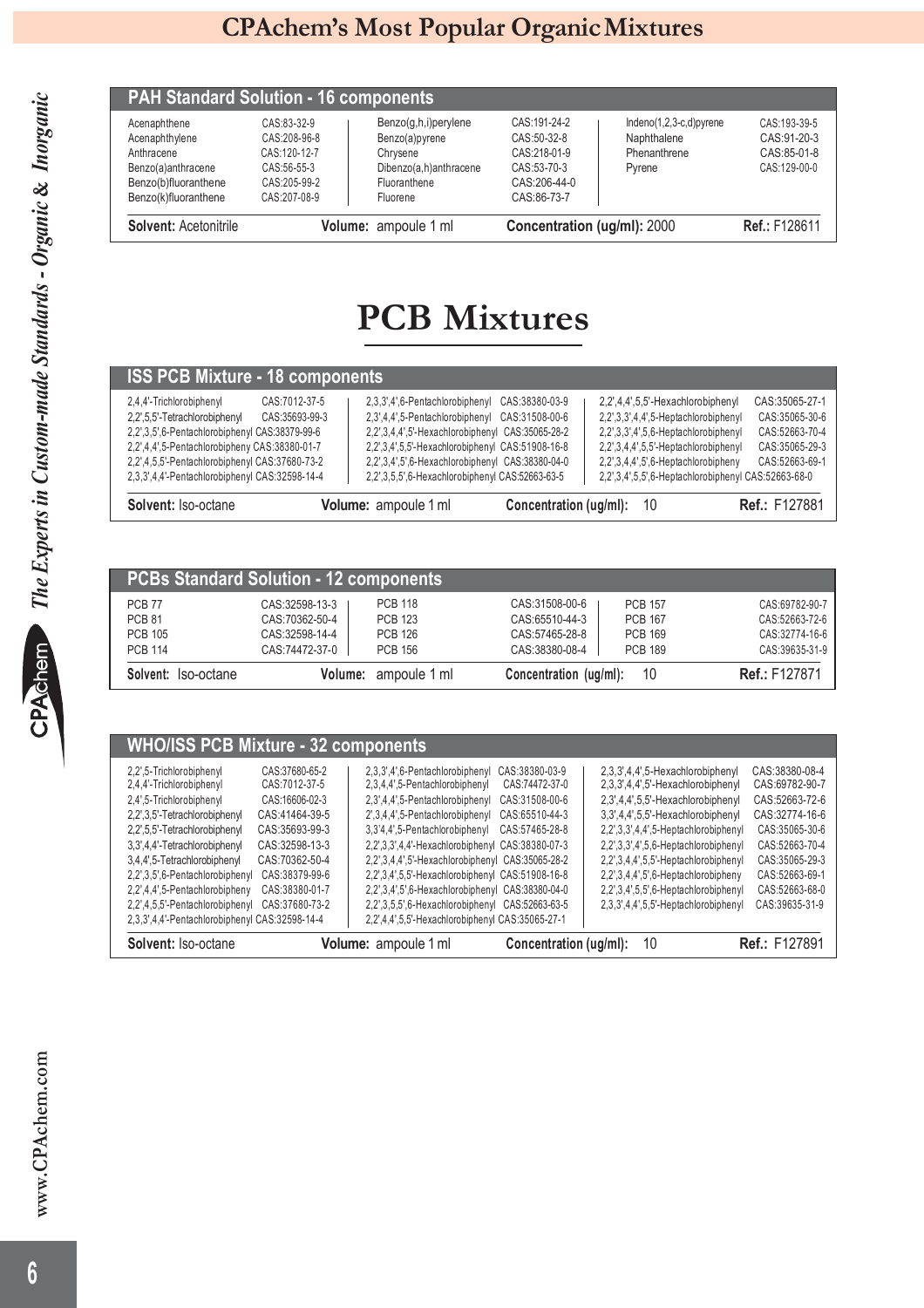# **Pesticide Standards**

| <b>NCC Standard Solution - 17 components</b>                                                  |                                                                                                      |                                                                                         |                                                                                                            |                                                                               |                                                                                 |  |  |
|-----------------------------------------------------------------------------------------------|------------------------------------------------------------------------------------------------------|-----------------------------------------------------------------------------------------|------------------------------------------------------------------------------------------------------------|-------------------------------------------------------------------------------|---------------------------------------------------------------------------------|--|--|
| Atrazine<br>Atrazine-desethyl<br>Atrazine-desisopropyl<br>Chlortoluron<br>Cyanazine<br>Diuron | CAS:1912-24-9<br>CAS:6190-65-4<br>CAS:1007-28-9<br>CAS: 15545-48-9<br>CAS:21725-46-2<br>CAS:330-54-1 | Hexazinone<br>Isoproturon<br>Linuron<br>Methabenzthiazuron<br>Metobromuron<br>Metoxuron | CAS: 51235-04-2<br>CAS: 34123-59-6<br>CAS: 330-55-2<br>CAS:18691-97-9<br>CAS: 3060-89-7<br>CAS: 19937-59-8 | Monolinuron<br>Propazine<br>Sebuthylazine<br>Simazine (CAT)<br>Terbuthylazine | CAS:1746-81-2<br>CAS:139-40-2<br>CAS:7286-69-3<br>CAS:122-34-9<br>CAS:5915-41-3 |  |  |
| <b>Solvent: Acetonitrile</b>                                                                  | Volume:                                                                                              | ampoule 1 mH                                                                            | Concentration (ug/ml):                                                                                     | 100                                                                           | <b>Ref.: F127651</b>                                                            |  |  |

| <b>Organochlorine Pesticide Mixture - 29 components</b> |                 |                            |                                   |                        |                      |  |  |  |
|---------------------------------------------------------|-----------------|----------------------------|-----------------------------------|------------------------|----------------------|--|--|--|
| Alachlor                                                | CAS: 15972-60-8 | delta-BHC                  | CAS:319-86-8                      | Etridiazole            | CAS: 2593-15-9       |  |  |  |
| Aldrin                                                  | CAS: 309-00-2   | 4.4'-DDT                   | CAS:50-29-3                       | Gamma-Chlordane        | CAS:5103-74-2        |  |  |  |
| cis-Chlordane                                           | CAS:5103-71-9   | 4,4'-DDD (TDE)             | CAS:72-54-8                       | Heptachlor             | CAS:76-44-8          |  |  |  |
| alpha-BHC                                               | CAS:319-84-6    | 4.4'-DDE                   | CAS:72-55-9                       | Heptachlor-exo-epoxide | CAS: 1024-57-3       |  |  |  |
| Atrazine                                                | CAS:1912-24-9   | <b>Dieldrin</b>            | CAS:60-57-1                       | Gamma-HCH(Lindane)     | CAS:58-89-9          |  |  |  |
| beta-BHC                                                | CAS: 319-85-7   | Endosulfan-alpha           | CAS: 959-98-8                     | Methoxychlor (DMTD)    | CAS: 72-43-5         |  |  |  |
| Chlorobenzilate                                         | CAS:510-15-6    | Endosulfan-beta            | CAS:33213-65-9                    | trans-Nonachlor        | CAS:39765-80-5       |  |  |  |
| Chlorothalonil                                          | CAS: 1897-45-6  | Endosulfan-total (sulfate) | CAS:1031-07-8                     | Permethrin             | CAS:52645-53-1       |  |  |  |
| Chloroneb                                               | CAS:2675-77-6   | Endrin                     | CAS:72-20-8                       | Simazine (CAT)         | CAS 122-34-9         |  |  |  |
| <b>DCPA</b>                                             | CAS: 1861-32-1  | Endrin aldehyde            | CAS:7421-93-4                     |                        |                      |  |  |  |
| <b>Solvent: Acetone</b>                                 | Volume:         | ampoule 1 ml               | <b>Concentration (ug/ml): 100</b> |                        | <b>Ref.: F128751</b> |  |  |  |

| <b>Pesticide Mix - 17 components</b> |                 |                      |                        |                |                      |
|--------------------------------------|-----------------|----------------------|------------------------|----------------|----------------------|
| Atrazine                             | CAS: 1912-24-9  | Isoproturon          | CAS: 34123-59-6        | Metoxuron      | CAS:19937-59-8       |
| Chlortoluron                         | CAS: 15545-48-9 | Linuron              | CAS:330-55-2           | Monolinuron    | CAS: 1746-81-2       |
| Cyanazine                            | CAS:21725-46-2  | Metazachlor          | CAS: 67129-08-2        | Sebuthylazine  | CAS:7286-69-3        |
| Atrazine-desethyl                    | CAS:6190-65-4   | Methabenzthiazuron   | CAS:18691-97-9         | Simazine (CAT) | CAS: 122-34-9        |
| <b>Diuron</b>                        | CAS:330-54-1    | Metobromuron         | CAS: 3060-89-7         | Terbuthylazine | CAS:5915-41-3        |
| Hexazinone                           | CAS:51235-04-2  | Metolachlor          | CAS: 51218-45-2        |                |                      |
| <b>Solvent: Acetonitrile</b>         |                 | Volume: ampoule 1 ml | Concentration (ug/ml): | 10             | <b>Ref.: F129021</b> |

| <b>Standard Solution - 6 components</b> |                              |                        |                             |                                  |                               |  |
|-----------------------------------------|------------------------------|------------------------|-----------------------------|----------------------------------|-------------------------------|--|
| Diazinon<br>Ethion                      | CAS:333-41-5<br>CAS:563-12-2 | Malathion<br>Parathion | CAS:121-75-5<br>CAS:56-38-2 | Parathion-methyl<br>Chlorpyrifos | CAS:298-00-0<br>CAS:2921-88-2 |  |
| Solvent: Methanol                       |                              | Volume: ampoule 1 ml   | Concentration (ug/ml):      | 100                              | <b>Ref.: F127671</b>          |  |

| <b>Standard Solution - 34 components</b>                                                                                        |                                                                                                                              |                                                                                                     |                                                                                                                          |                                                                                                         |                                                                                                                          |
|---------------------------------------------------------------------------------------------------------------------------------|------------------------------------------------------------------------------------------------------------------------------|-----------------------------------------------------------------------------------------------------|--------------------------------------------------------------------------------------------------------------------------|---------------------------------------------------------------------------------------------------------|--------------------------------------------------------------------------------------------------------------------------|
| Alachlor<br>Endosulfan-alpha<br>Endosulfan-beta<br>Carbofuran<br>Deltamethrin<br>Terbuthylazine-desethyl<br>Terbumeton-desethyl | CAS: 15972-60-8<br>CAS: 959-98-8<br>CAS: 33213-65-9<br>CAS: 1563-66-2<br>CAS: 52918-63-5<br>CAS:30125-63-4<br>CAS:30125-64-5 | Metazachlor<br>Oxadiazon<br>Oxadixvl<br>Parathion<br>Parathion-methyl<br>Pendimethalin<br>Prometryn | CAS:67129-08-2<br>CAS: 19666-30-9<br>CAS:77732-09-3<br>CAS: 56-38-2<br>CAS:298-00-0<br>CAS: 40487-42-1<br>CAS: 7287-19-6 | Trifluralin<br>Vinclozolin<br>Atrazine<br>Atrazine-desethyl<br>Terbuthylazine<br>Propazine<br>Cyanazine | CAS: 1582-09-8<br>CAS:50471-44-8<br>CAS: 1912-24-9<br>CAS:6190-65-4<br>CAS: 5915-41-3<br>CAS: 139-40-2<br>CAS:21725-46-2 |
| Dimethenamid<br>Dimethoate<br>Ethofumesate<br>Fenpropimorph<br>Flusilazole                                                      | CAS:87674-68-8<br>CAS:60-51-5<br>CAS: 26225-79-6<br>CAS:67564-91-4<br>CAS:85509-19-9                                         | Sebuthylazine<br>Simazine (CAT)<br>Tebutam<br>Terbumeton<br>Tri-allate                              | CAS: 7286-69-3<br>CAS: 122-34-9<br>CAS: 35256-85-0<br>CAS:33693-04-8<br>CAS: 2303-17-5                                   | Atrazine-desisopropyl<br>Folpet<br>Metolachlor                                                          | CAS: 1007-28-9<br>CAS: 133-07-3<br>CAS:51218-45-2                                                                        |
| <b>Solvent: Acetone</b>                                                                                                         | Volume:                                                                                                                      | ampoule 1 ml                                                                                        | Concentration (ug/ml):                                                                                                   | 500                                                                                                     | <b>Ref.: F127621</b>                                                                                                     |

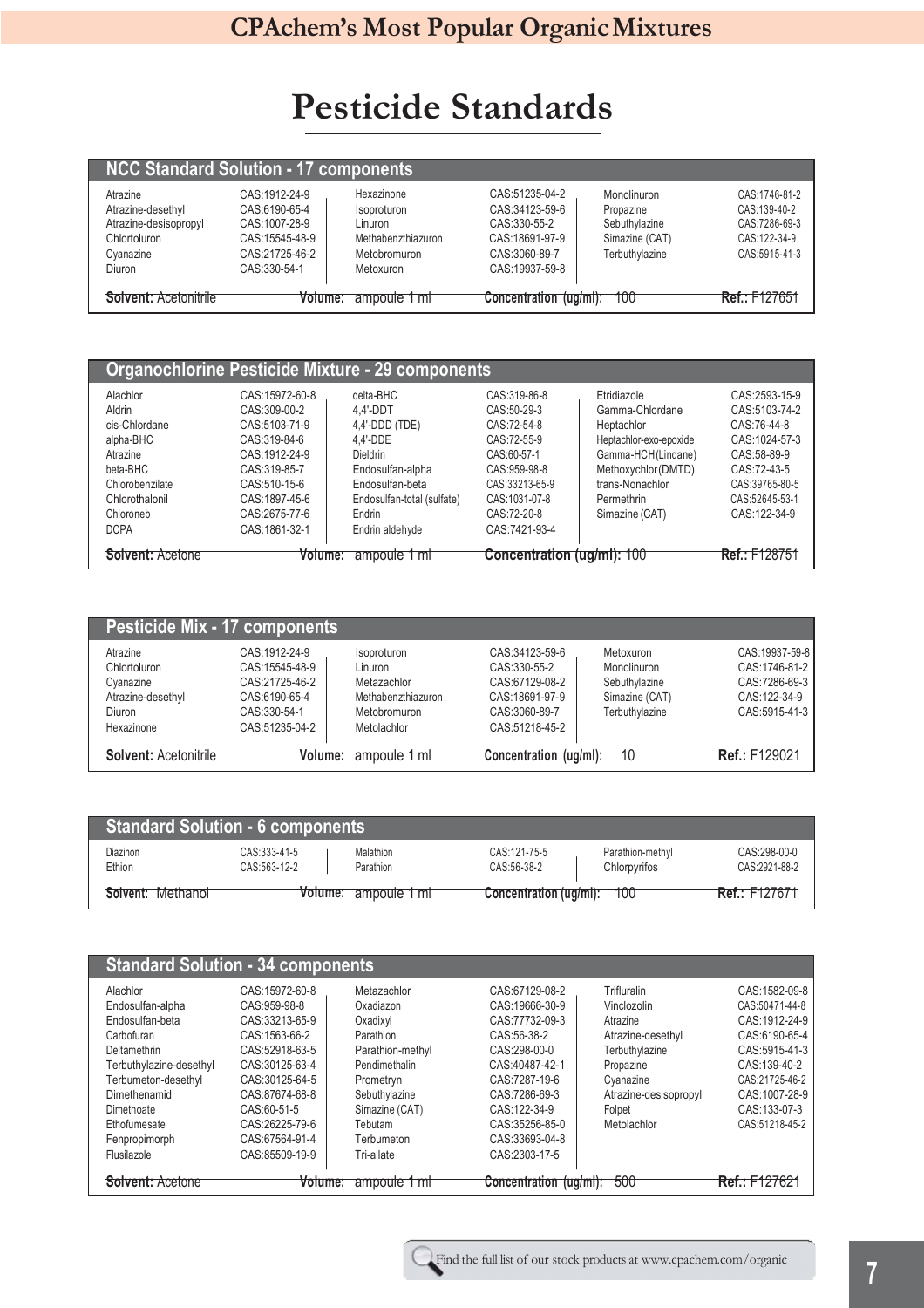### **Standard Solution - 54 components**

| Solvent: n-Hexane   |                  | Volume: ampoule 1 ml | Concentration (ug/ml): |                  | <b>Ref.: F127661</b> |
|---------------------|------------------|----------------------|------------------------|------------------|----------------------|
| Dimethoate          | CAS:60-51-5      | Metazachlor          | CAS:67129-08-2         | Flusilazole      | CAS:85509-19-9       |
| Diflufenican        | CAS:83164-33-4   | Malathion            | CAS:121-75-5           | Cyproconazole    | CAS:113096-99-4      |
| Difenoconazole      | CAS:119446-68-3  | lambda-Cyhalothrin   | CAS:91465-08-6         | Metconazole      | CAS:125116-23-6      |
| <b>Dichlorvos</b>   | CAS:62-73-7      | Hexaconazole         | CAS:79983-71-4         | Permethrin       | CAS:52645-53-1       |
| Diazinon            | CAS: 333-41-5    | Formothion           | CAS:2540-82-1          | Etrimfos         | CAS:38260-54-7       |
| Deltamethrin        | CAS:52918-63-5   | Folpet               | CAS:133-07-3           | Trifluralin      | CAS: 1582-09-8       |
| Cyprodinil          | CAS: 121552-61-2 | Flurochloridone      | CAS:61213-25-0         | Tri-allate       | CAS: 2303-17-5       |
| Cypermethrin        | CAS:52315-07-8   | Fluquinconazole      | CAS:136426-54-5        | Triadimefon      | CAS:43121-43-3       |
| Chlorpyrifos methyl | CAS:5598-13-0    | Fenthion             | CAS:55-38-9            | <b>Terbufos</b>  | CAS: 13071-79-9      |
| Chlorpyrifos        | CAS:2921-88-2    | Fenpropimorph        | CAS:67564-91-4         | Tebuconazole     | CAS:107534-96-3      |
| Chlorothalonil      | CAS: 1897-45-6   | Fenpropidin          | CAS:67306-00-7         | Propiconazole    | CAS:60207-90-1       |
| Chlorfenvinphos     | CAS:470-90-6     | Fenitrothion         | CAS:122-14-5           | Propetamphos     | CAS:31218-83-4       |
| Captan              | CAS: 133-06-2    | Fenbuconazole        | CAS:114369-43-6        | Procymidone      | CAS:32809-16-8       |
| Bromophos-methyl    | CAS:2104-96-3    | Ethoprophos          | CAS:13194-48-4         | Parathion-methyl | CAS:298-00-0         |
| Bromophos-ethyl     | CAS: 4824-78-6   | Ethion               | CAS:563-12-2           | Parathion        | CAS: 56-38-2         |
| Bromuconazole       | CAS:116255-48-2  | Esfenvalerate        | CAS:66230-04-4         | Paclobutrazol    | CAS:76738-62-0       |
| Azinphos-methyl     | CAS:86-50-0      | Epoxiconazole        | CAS:106325-08-0        | Oxadiazon        | CAS:19666-30-9       |
| Azinphos-ethyl      | CAS:2642-71-9    | Disulfoton           | CAS:298-04-4           | Metolachlor      | CAS:51218-45-2       |

|                       |                 | <b>Triazine &amp; Urea Pesticide Mixture - 29 components</b> |                        |                |                |
|-----------------------|-----------------|--------------------------------------------------------------|------------------------|----------------|----------------|
| Atrazine              | CAS: 1912-24-9  | Terbuthylazine-desethyl                                      | CAS:30125-63-4         | Terbuthylazine | CAS: 5915-41-3 |
| Atrazine-desethyl     | CAS:6190-65-4   | Methabenzthiazuron                                           | CAS:18691-97-9         | Linuron        | CAS: 330-55-2  |
| Atrazine-desisopropyl | CAS: 1007-28-9  | Chlortoluron                                                 | CAS: 15545-48-9        | Chloroxuron    | CAS: 1982-47-4 |
| Metamitron            | CAS:41394-05-2  | Monolinuron                                                  | CAS:1746-81-2          | Prometryn      | CAS: 7287-19-6 |
| Chloridazon           | CAS: 1698-60-8  | Diuron                                                       | CAS:330-54-1           | Chlorpropham   | CAS: 101-21-3  |
| Metoxuron             | CAS: 19937-59-8 | Isoproturon                                                  | CAS:34123-59-6         | Terbutryn      | CAS:886-50-0   |
| Carbetamide           | CAS: 16118-49-3 | Metobromuron                                                 | CAS:3060-89-7          | Metolachlor    | CAS:51218-45-2 |
| <b>Bromacil</b>       | CAS: 314-40-9   | Metazachlor                                                  | CAS:67129-08-2         | Ethofumesate   | CAS:26225-79-6 |
| Simazine (CAT)        | CAS: 122-34-9   | Propazine                                                    | CAS:139-40-2           | Ethidimuron    | CAS:30043-49-3 |
| Cyanazine             | CAS: 21725-46-2 | Dimefuron                                                    | CAS:34205-21-5         |                |                |
| Solvent: Acetonitrile | Volume:         | ampoule 1 ml                                                 | Concentration (ug/ml): | 100            | Ref.: F128821  |

# **Volatile and Semi-volatile Mixtures**

| 34 components; 200ug/ml     |              |                           |                        |                           |               |
|-----------------------------|--------------|---------------------------|------------------------|---------------------------|---------------|
| Bromochloromethane          | CAS:74-97-5  | 1.1-Dichloroethane        | CAS: 75-34-3           | Methylene chloride        | CAS: 75-09-2  |
| <b>Bromodichloromethane</b> | CAS:75-27-4  | 1.2-Dichloroethane        | CAS:107-06-2           | 1.1.1.2-Tetrachloroethane | CAS:630-20-6  |
| <b>Bromoform</b>            | CAS:75-25-2  | 1.1-Dichloroethene        | CAS: 75-35-4           | 1.1.2.2-Tetrachloroethane | CAS: 79-34-5  |
| Carbon tetrachloride        | CAS:56-23-5  | cis-1.2-Dichloroethene    | CAS: 156-59-2          | Tetrachloroethene         | CAS:127-18-4  |
| Chloroethane                | CAS:75-00-3  | trans-1.2-Dichloroethene  | CAS: 156-60-5          | 1.1.1-Trichloroethane     | CAS: 71-55-6  |
| Chloroform                  | CAS:67-66-3  | 1,2-Dichloropropane       | CAS: 78-87-5           | 1.1.2-Trichloroethane     | CAS:79-00-5   |
| Chloromethane               | CAS:74-87-3  | 1,3-Dichloropropane       | CAS: 142-28-9          | Trichloroethene           | CAS: 79-01-6  |
| Dibromochloromethane        | CAS:124-48-1 | 2,2-Dichloropropane       | CAS: 594-20-7          | Trichlorofluoromethane    | CAS: 75-69-4  |
| 1,2-Dibromo-3-chloropropane | CAS: 96-12-8 | 1,1-Dichloropropene       | CAS:563-58-6           | 1,2,3-Trichloropropane    | CAS: 96-18-4  |
| 1.2-Dibromoethane           | CAS:106-93-4 | cis-1,3-Dichloropropene   | CAS:10061-01-5         | Vinyl chloride            | CAS: 75-01-4  |
| Dibromomethane              | CAS:74-95-3  | trans-1,3-Dichloropropene | CAS:10061-02-6         |                           |               |
| Dichlorodifluoromethane     | CAS:75-71-8  | Hexachlorobutadiene       | CAS:87-68-3            |                           |               |
| <b>Solvent: Methanol</b>    | Volume:      | ampoule 1 ml              | Concentration (ug/ml): | $-200$                    | Ref.: F112991 |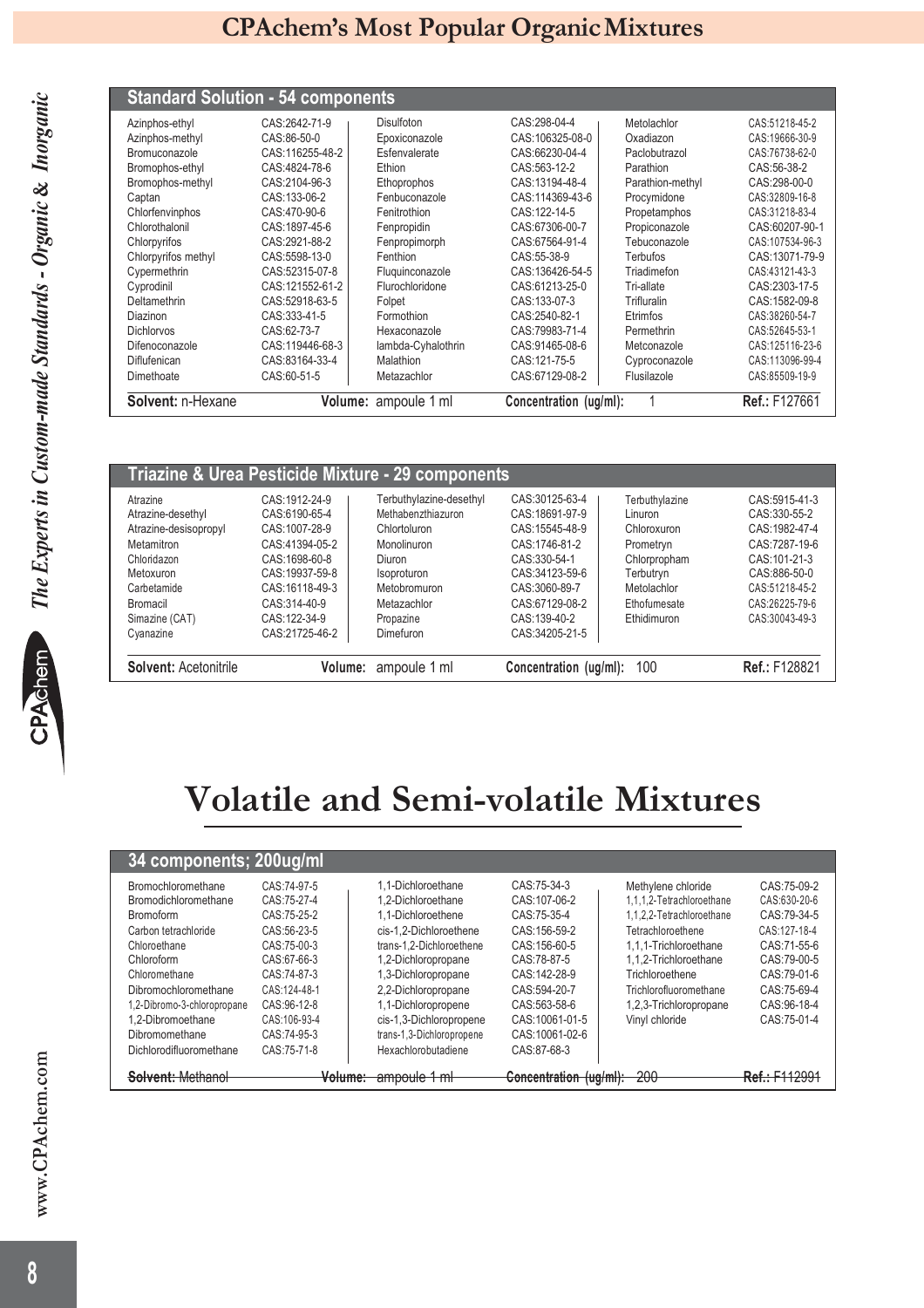| <b>Base/Neutrals Surrogate Standard Mixture - 3 components</b> |              |  |                      |                                    |                |                      |
|----------------------------------------------------------------|--------------|--|----------------------|------------------------------------|----------------|----------------------|
| 2-Fluorobiphenyl                                               | CAS:321-60-8 |  | Nitrobenzene D5      | CAS:4165-60-0                      | p-TerphenylD14 | CAS: 1718-51-0       |
| <b>Solvent: Dichloromethane</b>                                |              |  | Volume: ampoule 1 ml | <b>Concentration (ug/ml): 1000</b> |                | <b>Ref.: F867791</b> |

| <b>Solvent: Methanol</b>    | Volume:      | ampoule 1 ml              | Concentration (ug/ml): | 200                       | Ref.: F119241 |
|-----------------------------|--------------|---------------------------|------------------------|---------------------------|---------------|
| 1.3-Dichlorobenzene         | CAS:541-73-1 | Methylene chloride        | CAS: 75-09-2           | p-Xylene                  | CAS:106-42-3  |
| 1,2-Dichlorobenzene         | CAS:95-50-1  | Isopropylbenzene          | CAS: 98-82-8           | m-Xylene                  | CAS:108-38-3  |
| Dibromomethane              | CAS:74-95-3  | Hexachlorobutadiene       | CAS:87-68-3            | o-Xylene                  | CAS: 95-47-6  |
| 1,2-Dibromoethane           | CAS:106-93-4 | Ethylbenzene              | CAS: 100-41-4          | Vinylchloride             | CAS:75-01-4   |
| 1,2-Dibromo-3-chloropropane | CAS:96-12-8  | trans-1,3-Dichloropropene | CAS: 10061-02-6        | 1,2,3-Trichloropropane    | CAS: 96-18-4  |
| Chloromethane               | CAS:74-87-3  | cis-1,3-Dichloropropene   | CAS: 10061-01-5        | Trichlorofluoromethane    | CAS:75-69-4   |
| Chloroform                  | CAS:67-66-3  | 2,2-Dichloropropane       | CAS: 594-20-7          | Trichloroethene           | CAS:79-01-6   |
| Chloroethane                | CAS:75-00-3  | 1,3-Dichloropropane       | CAS: 142-28-9          | 1,1,2-Trichloroethane     | CAS:79-00-5   |
| Chlorodibromomethane        | CAS:124-48-1 | 1,2-Dichloropropane       | CAS:78-87-5            | 1.1.1-Trichloroethane     | CAS:71-55-6   |
| Chlorobenzene               | CAS:108-90-7 | trans-1.2-Dichloroethene  | CAS: 156-60-5          | 1,2,4-Trichlorobenzene    | CAS: 120-82-1 |
| Carbon tetrachloride        | CAS:56-23-5  | cis-1.2-Dichloroethene    | CAS: 156-59-2          | Toluene                   | CAS:108-88-3  |
| Bromomethane                | CAS:74-83-9  | 1.1-Dichloroethene        | CAS: 75-35-4           | Tetrachloroethene         | CAS: 127-18-4 |
| <b>Bromoform</b>            | CAS:75-25-2  | 1.2-Dichloroethane        | CAS: 107-06-2          | 1.1.2.2-Tetrachloroethane | CAS:79-34-5   |
| <b>Bromodichloromethane</b> | CAS:75-27-4  | 1.1-Dichloroethane        | CAS: 75-34-3           | 1.1.1.2-Tetrachloroethane | CAS:630-20-6  |
| Bromochloromethane          | CAS:74-97-5  | Dichlorodifluoromethane   | CAS: 75-71-8           | Styrene                   | CAS:100-42-5  |
| Benzene                     | CAS:71-43-2  | 1,4-Dichlorobenzene       | CAS: 106-46-7          | Naphthalene               | CAS: 91-20-3  |

| <b>VOC Standard Solution - 59 components</b> |              |                             |                             |                         |                |
|----------------------------------------------|--------------|-----------------------------|-----------------------------|-------------------------|----------------|
| Bromochloromethane                           | CAS:74-97-5  | Styrene                     | CAS:100-42-5                | Hexachlorobutadiene     | CAS:87-68-3    |
| Bromodichloromethane                         | CAS:75-27-4  | Toluene                     | CAS:108-88-3                | 1,2,3-Trichloropropane  | CAS: 96-18-4   |
| <b>Bromoform</b>                             | CAS:75-25-2  | 1,2,4-Trimethylbenzene      | CAS: 95-63-6                | Benzene                 | CAS:71-43-2    |
| Carbon tetrachloride                         | CAS:56-23-5  | 1,3,5-Trimethylbenzene      | CAS:108-67-8                | n-Butylbenzene          | CAS: 104-51-8  |
| Chloroform                                   | CAS:67-66-3  | o-Xylene                    | CAS: 95-47-6                | sec-Butylbenzene        | CAS: 135-98-8  |
| Dibromochloromethane                         | CAS:124-48-1 | m-Xylene                    | CAS:108-38-3                | tert-Butylbenzene       | CAS:98-06-6    |
| Dibromomethane                               | CAS:74-95-3  | p-Xylene                    | CAS:106-42-3                | Ethylbenzene            | CAS: 100-41-4  |
| Methylene chloride                           | CAS:75-09-2  | Bromobenzene                | CAS:108-86-1                | Isopropylbenzene        | CAS:98-82-8    |
| 1,2-Dibromoethane                            | CAS:106-93-4 | Chlorobenzene               | CAS:108-90-7                | 4-Chlorotoluene         | CAS: 106-43-4  |
| 1.1-Dichloroethane                           | CAS:75-34-3  | 2-Chlorotoluene             | CAS: 95-49-8                | 1,2-Dichlorobenzene     | CAS: 95-50-1   |
| 1.2-Dichloroethane                           | CAS:107-06-2 | 1,1,1-Trichloroethane       | CAS:71-55-6                 | 1.3-Dichlorobenzene     | CAS:541-73-1   |
| 1.1-Dichloroethene                           | CAS:75-35-4  | 1,1,2-Trichloroethane       | CAS:79-00-5                 | 1,4-Dichlorobenzene     | CAS: 106-46-7  |
| cis-1.2-Dichloroethene                       | CAS:156-59-2 | Trichloroethene             | CAS:79-01-6                 | 1,2,3-Trichlorobenzene  | CAS:87-61-6    |
| trans-1,2-Dichloroethene                     | CAS:156-60-5 | 1,2-Dibromo-3-chloropropane | CAS: 96-12-8                | 1,2,4-Trichlorobenzene  | CAS: 120-82-1  |
| 1,1,1,2-Tetrachloroethane                    | CAS:630-20-6 | 1,2-Dichloropropane         | CAS:78-87-5                 | Chloroethane            | CAS:75-00-3    |
| 1,1,2,2-Tetrachloroethane                    | CAS:79-34-5  | 1,3-Dichloropropane         | CAS:142-28-9                | Chloromethane           | CAS:74-87-3    |
| Tetrachloroethene                            | CAS:127-18-4 | 2,2-Dichloropropane         | CAS:594-20-7                | Dichlorodifluoromethane | CAS: 75-71-8   |
| 4-Isopropyltoluene                           | CAS:99-87-6  | 1,1-Dichloropropene         | CAS:563-58-6                | Trichlorofluoromethane  | CAS:75-69-4    |
| Naphthalene                                  | CAS:91-20-3  | cis-1,3-Dichloropropene     | CAS:10061-01-5              | Vinylchloride           | CAS:75-01-4    |
| n-Propylbenzene                              | CAS:103-65-1 | trans-1,3-Dichloropropene   | CAS:10061-02-6              |                         |                |
| Solvent: Methanol                            | Volume:      | ampoule 1 ml                | Concentration (ug/ml): 2000 |                         | Ref.: F112751A |

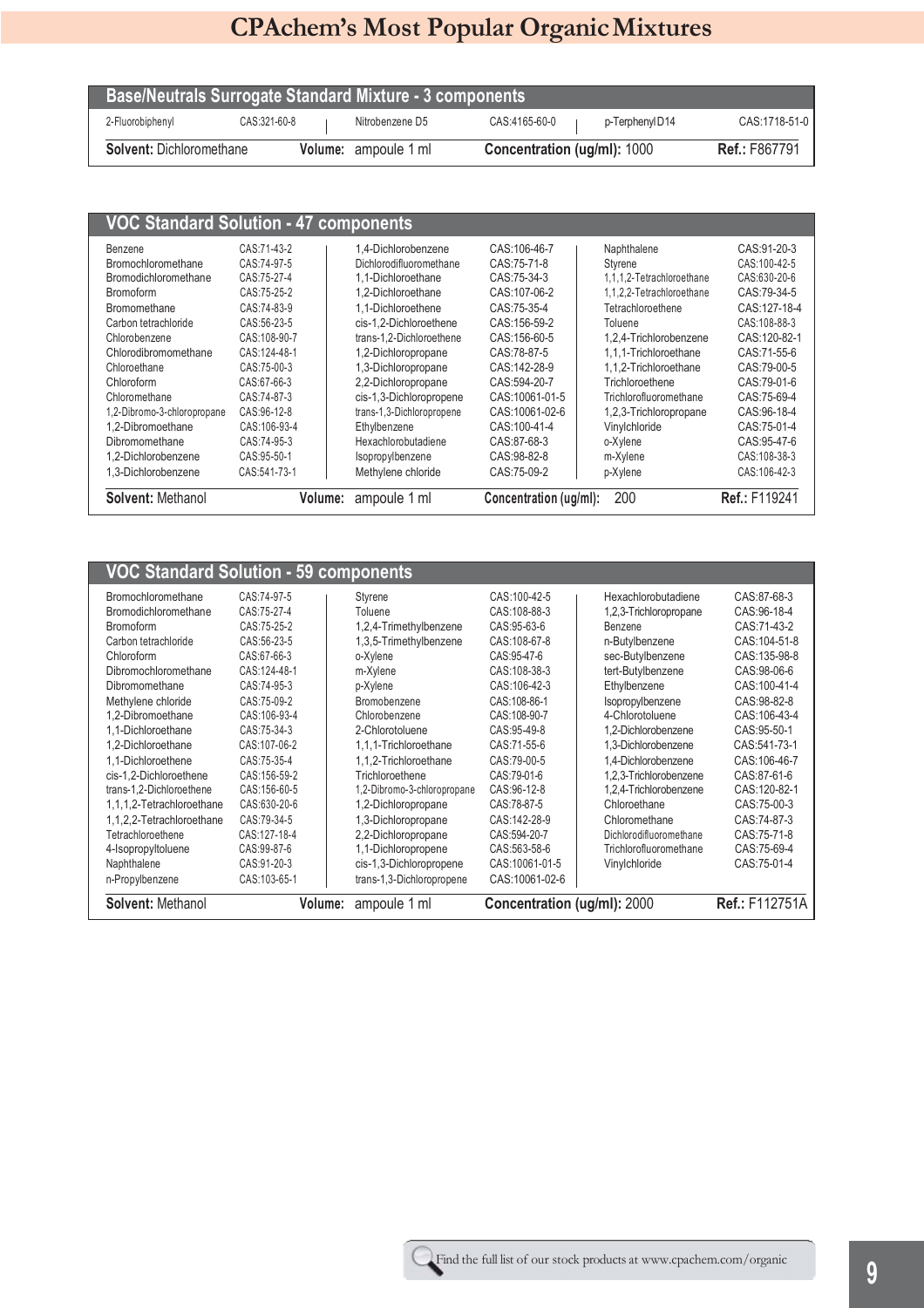# *The Experts in Custom-made Standards - Organic*  **&** *Inorganic*

| <b>VOC Standard Solution - 60 components</b> |                |                      |                          |              |       |             |
|----------------------------------------------|----------------|----------------------|--------------------------|--------------|-------|-------------|
| 1.1.1.2-Tetrachloroethane                    | CAS:630-20-6   | $200$ ug/ml          | Dibromochloromethane     | CAS:124-48-1 |       | 200 ug/ml   |
| 1.1.1-Trichloroethane                        | CAS:71-55-6    | 200 ug/ml            | Dibromomethane           | CAS:74-95-3  |       | 200 ug/ml   |
| 1,1,2,2-Tetrachloroethane                    | CAS:79-34-5    | $200$ ug/ml          | Dichloromethane          | CAS:75-09-2  |       | $200$ ug/ml |
| 1.1.2-Trichloroethane                        | CAS:79-00-5    | 200 ug/ml            | Hexachloroethane         | CAS:67-72-1  |       | 200 ug/ml   |
| 1.1-Dichloropropene                          | CAS:563-58-6   | 200 ug/ml            | Tetrachloroethene        | CAS:127-18-4 |       | 200 ug/ml   |
| 1.1-Dichloroethane                           | CAS:75-34-3    | 200 ug/ml            | Tetrachloromethane       | CAS:56-23-5  |       | 200 ug/ml   |
| 1.1-Dichloroethene                           | CAS:75-35-4    | 200 ug/ml            | Trichloroethene          | CAS:79-01-6  |       | 200 ug/ml   |
| 1.2.3-Trichlorobenzene                       | CAS:87-61-6    | 200 ug/ml            | Benzene                  | CAS:71-43-2  |       | 200 ug/ml   |
| 1,2,4-Trichlorobenzene                       | CAS:120-82-1   | 200 ug/ml            | Ethylbenzene             | CAS:100-41-4 |       | 200 ug/ml   |
| 1,2-Dibromo-3-chloropropane                  | CAS:96-12-8    | $200$ ug/ml          | Isopropylbenzene         | CAS:98-82-8  |       | $200$ ug/ml |
| 1.2-Dibromoethane                            | CAS:106-93-4   | 200 ug/ml            | o-Xylene                 | CAS: 95-47-6 |       | 200 ug/ml   |
| 1.2-Dichlorobenzene                          | CAS:95-50-1    | 200 ug/ml            | m-Xylene                 | CAS:108-38-3 |       | 200 ug/ml   |
| 1.2-Dichloroethane                           | CAS:107-06-2   | $200$ ug/ml          | p-Xylene                 | CAS:106-42-3 |       | $200$ ug/ml |
| cis-1,2-Dichloroethene                       | CAS: 156-59-2  | $200$ ug/ml          | Styrene                  | CAS:100-42-5 |       | $200$ ug/ml |
| trans-1,2-Dichloroethene                     | CAS: 156-60-5  | 200 ug/ml            | Toluene                  | CAS:108-88-3 |       | 200 ug/ml   |
| 1,2-Dichloropropane                          | CAS:78-87-5    | 200 ug/ml            | 2,3-Dichloro-1-propene   | CAS:78-88-6  |       | 200 ug/ml   |
| 1.3.5-Trichlorobenzene                       | CAS:108-70-3   | 200 ug/ml            | n-Propylbenzene          | CAS:103-65-1 |       | 200 ug/ml   |
| 1,3-Dichlorobenzene                          | CAS:541-73-1   | $200$ ug/ml          | tert-Butylbenzene        | CAS:98-06-6  |       | $200$ ug/ml |
| 1.3-Dichloropropane                          | CAS:142-28-9   | $200$ ug/ml          | 1,2,3-Trimethylbenzene   | CAS:526-73-8 |       | $200$ ug/ml |
| cis-1,3-Dichloropropene                      | CAS:10061-01-5 | 200 ug/ml            | 1,2,4-Trimethylbenzene   | CAS: 95-63-6 |       | 200 ug/ml   |
| trans-1,3-Dichloropropene                    | CAS:10061-02-6 | 200 ug/ml            | 1,3,5-Trimethylbenzene   | CAS:108-67-8 |       | 200 ug/ml   |
| 1,4-Dichlorobenzene                          | CAS:106-46-7   | 200 ug/ml            | sec-Butylbenzene         | CAS:135-98-8 |       | $200$ ug/ml |
| Chloroprene                                  | CAS:126-99-8   | $200$ ug/ml          | 4-Isopropyltoluene       | CAS:99-87-6  |       | $200$ ug/ml |
| 3-Chloropropene                              | CAS:107-05-1   | 200 ug/ml            | 2-Chlorotoluene          | CAS:95-49-8  |       | 200 ug/ml   |
| Bromochloromethane                           | CAS:74-97-5    | 200 ug/ml            | 3-Chlorotoluene          | CAS:108-41-8 |       | 200 ug/ml   |
| Bromodichloromethane                         | CAS:75-27-4    | 200 ug/ml            | 4-Chlorotoluene          | CAS:106-43-4 |       | 200 ug/ml   |
| Tribromomethane                              | CAS:75-25-2    | 200 ug/ml            | n-Butylbenzene           | CAS:104-51-8 |       | 200 ug/ml   |
| Chlorobenzene                                | CAS:108-90-7   | 200 ug/ml            | Bromobenzene             | CAS:108-86-1 |       | 200 ug/ml   |
| Vinylchloride                                | CAS:75-01-4    | 200 ug/ml            | Naphthalene              | CAS:91-20-3  |       | 200 ug/ml   |
| Chloroform                                   | CAS:67-66-3    | 200 ug/ml            | Hexachloro-1.3-butadiene | CAS:87-68-3  |       | 50 ug/ml    |
| Solvent: Methanol                            |                | Volume: ampoule 1 ml |                          |              | Ref.: | F127701     |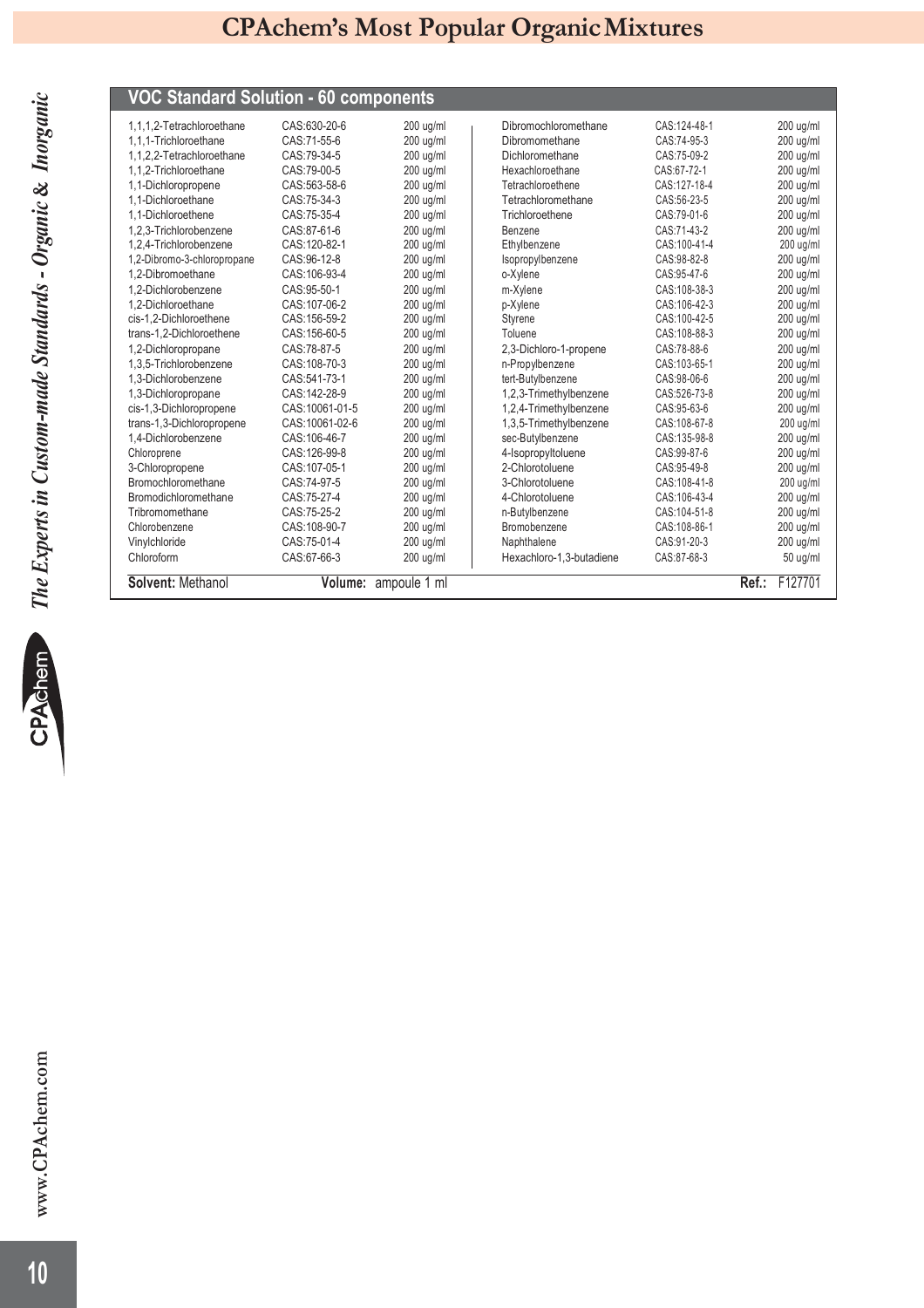# **Quotation Request**

### **Custom-made Organic Mixture**

Please send this form by fax or post (photocopy for repeat use) or go to www.cpachem.com/custom/organic.

### Mixture description

| <b>Compound name</b> | <b>CAS number</b> | Conc. | <b>Compound name</b> | <b>CAS number</b> | Conc. |
|----------------------|-------------------|-------|----------------------|-------------------|-------|
|                      |                   |       |                      |                   |       |
|                      |                   |       |                      |                   |       |
|                      |                   |       |                      |                   |       |
|                      |                   |       |                      |                   |       |
|                      |                   |       |                      |                   |       |
|                      |                   |       |                      |                   |       |
|                      |                   |       |                      |                   |       |
|                      |                   |       |                      |                   |       |
|                      |                   |       |                      |                   |       |
|                      |                   |       |                      |                   |       |
|                      |                   |       |                      |                   |       |
|                      |                   |       |                      |                   |       |
|                      |                   |       |                      |                   |       |
|                      |                   |       |                      |                   |       |
|                      |                   |       |                      |                   |       |
|                      |                   |       |                      |                   |       |